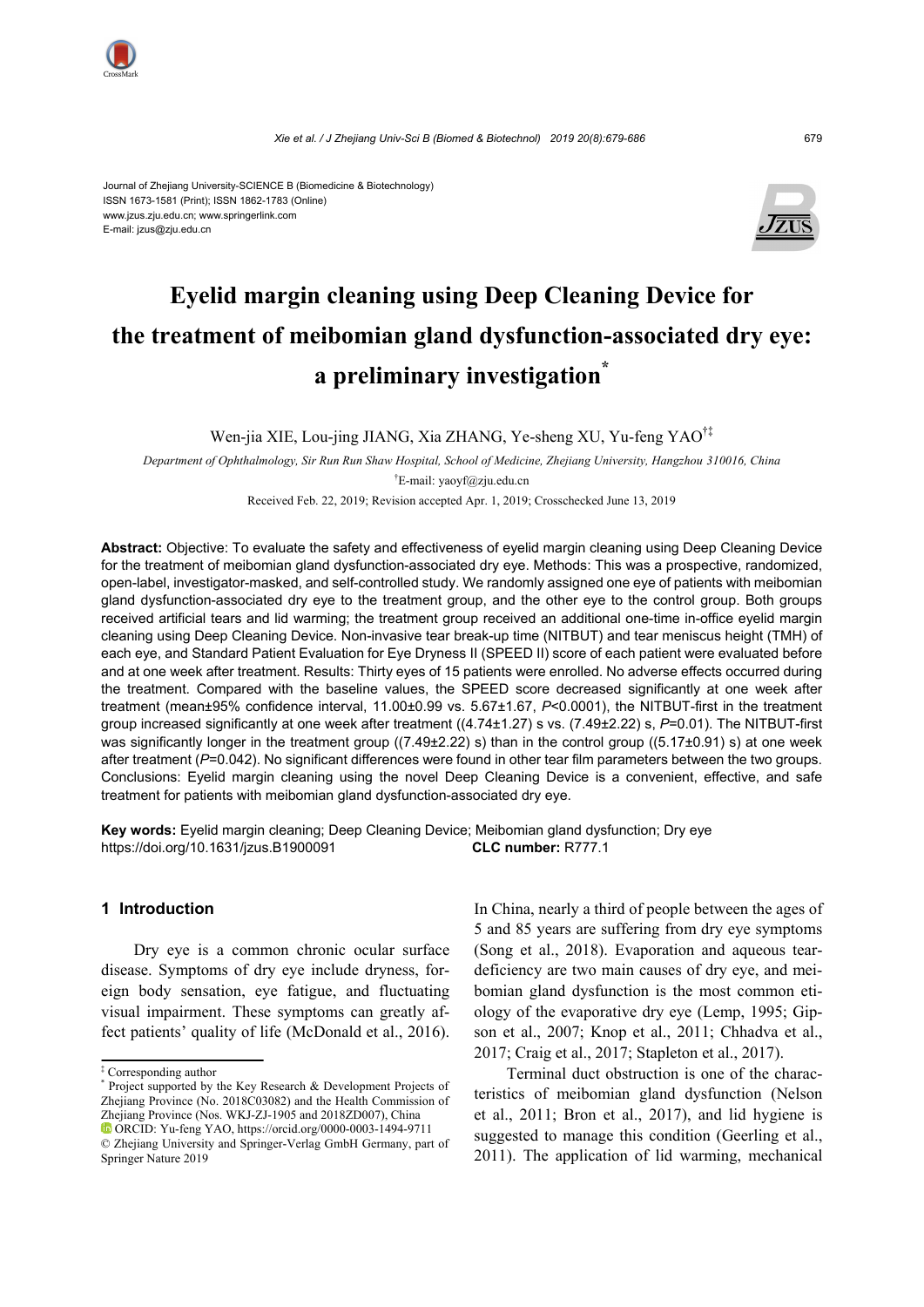expression, and cleaning of eyelashes and lid margin are important components of lid hygiene (Geerling et al., 2011). The routine use of artificial tears accounts for a large proportion of the treatment of evaporative dry eye (Jones et al., 2017; Nasser et al., 2018). Currently, artificial tears combined with lid hygiene or lid warming are the most common clinical management of meibomian gland dysfunction-associated dry eye (Geerling et al., 2011; Jones et al., 2017). Noninvasive tear break-up time is one of the most appropriate tests for monitoring dry eye disease (Wolffsohn et al., 2017).

Although lid margin cleaning plays an important role in the treatment of meibomian gland dysfunction, a standardized method that is safe and effective has not yet been fully established. Cleaning with baby shampoo is one of the common methods, but some of its ingredients can potentially trigger allergies or cause ocular discomfort (Paugh et al., 1990; Thode and Latkany, 2015; Ngo et al., 2018). Newly developed treatments include formulated eyelid shampoo (Kobayashi et al., 2016), eyelid cleaning with ointment (Kaido et al., 2017), eyelid scrubs with a lid cleaner (Lee et al., 2017), and debridement-scaling using a stainless steel golf club spud (Korb and Blackie, 2013). Some of these procedures are performed by patients themselves. Therefore, the treatments are inevitably unstandardized and patient compliance is uncertain, which may affect the treatment outcome. In this study, we used a novel technique which is less invasive and driven by electricity to remove the debris and clear the obstruction of the meibomian gland orifices. The purpose of this study was to evaluate the safety and effectiveness of this newly developed Deep Cleaning Device (Ocuface Medical Co., Ltd., Guangzhou, China) in the treatment of meibomian gland dysfunction-associated dry eye.

# **2 Methods**

# **2.1 Participants**

This was a single-center, prospective, randomized, open-label, investigator-masked, and selfcontrolled study. It was approved by the ethics committee of the Sir Run Run Shaw Hospital, School of Medicine, Zhejiang University (Hangzhou, China) and the research process was in full accordance with the Declaration of Helsinki. Participants in the study were selected from the patient population at Sir Run Run Shaw Hospital, School of Medicine, Zhejiang University in Hangzhou, China. All participants took part in the study were required to read and sign an informed consent.

Participants needed to meet all these inclusion criteria: (1) age above 18 years; (2) dry eye symptoms should have persisted for at least three months prior to commencement of the study, which were assessed by the Standard Patient Evaluation for Eye Dryness II (SPEED II) questionnaire, and the SPEED score was greater than or equal to 6; (3) the non-invasive tear break-up time measured by Keratograph 5M (Oculus Optikgeräte GmbH, Wetzlar, Germany) was lower than 10 s (Qi et al., 2017); (4) the meibomian gland secretion grade was greater than or equal to 4 and/or an expressibility grade of 1 or more; (5) the grade of meibomian gland dropout measured by Keratograph 5M was greater than or equal to 2; (6) there was more than one evidence of meibomian gland obstruction observed by slit-lamp examination or Keratograph 5M, such as lid irregularity, plugging or pouting of the meibomian gland orifices, and changes in lid morphology (Tomlinson et al., 2011; Wolffsohn et al., 2017).

The exclusion criteria included: (1) history of ocular surgery or trauma; (2) presence of ocular infection or inflammation; (3) eyelid structural abnormalities affecting lid function; (4) systemic diseases affecting ocular surface such as Sjogren's syndrome; (5) use of facial cosmetics or contact lens within one week prior to commencement of the study, or frequent users ( $\geq$ 5 times per month); (6) pregnancy or lactating mother.

#### **2.2 Study design**

Each participant's basic information and clinical data were recorded. We randomly assigned one eye of these participants to the treatment group and the other eye to the control group. Both groups received artificial tears (HYLO-COMOD, HYCOSAN, 0.1% (1 g/L) sodium hyaluronate, Ursapharm Arzneimittel GmbH, Saarbrücken, Germany) four times daily and lid warming (Steam Eye Mask, Ocuface Medical Co., Ltd., Guangzhou, China) 15 min per night. The treatment group received an additional one-time in-office lid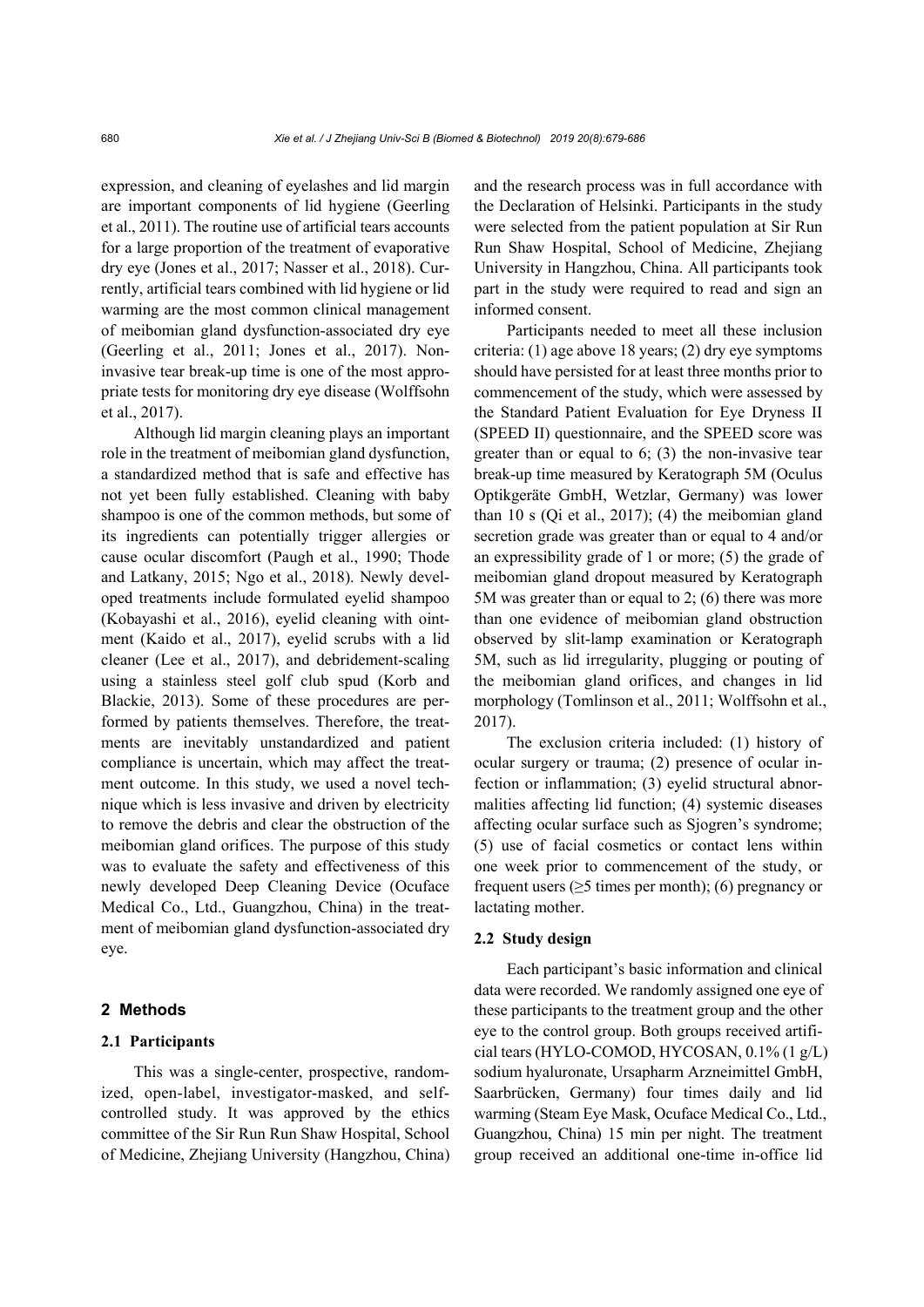margin cleaning using Deep Cleaning Device. All device-related adverse events and discomfort/pain during or after treatment were recorded. Ocular surface staining was evaluated before and after the treatment. Participants were re-evaluated at one week after treatment. Because of the significant difference in the therapeutic method, double-mask was not viable.

# **2.3 Evaluation of clinical data**

Keratograph 5M was used to measure the noninvasive tear break-up time (including non-invasive tear break-up time-first and non-invasive tear breakup time-average) and tear meniscus height at the baseline visit and at one week after treatment. Noninvasive tear break-up time-first is the time at which the first distortion of Placido rings occurs as measured by the device; non-invasive tear break-up timeaverage is the mean time of first break-up incidents in different locations in a corneal diameter of 8 mm (Qi et al., 2017; Xie et al., 2018a). The instrument was calibrated by the manufacturer prior to the study, and the reliability of this instrument had been described in detail in our previous study (Xie et al., 2018a).

# **2.4 Deep cleaning procedure**

All cleaning treatments were performed by the same doctor, and the following observations and data collection were performed by another trained masked doctor. The obstructions of the meibomian orifices in the upper and lower eyelid were observed under slit-lamp examination, and then participants were instructed to lie comfortably on a therapeutic bed. The Deep Cleaning Device was composed of an electric cleaning handle and a brush head. The rated voltage of this device was 220 V alternating current, and the rated frequency was 50 Hz. The power of this device was 15 W. The brush head (made of sponge) was fully wetted with 0.9% (9 g/L) normal saline. The rotation speed, which could be between 0–4500 r/min was adjusted by a controller when the brush head was moving. The speed was adjusted according to the cleanliness of the lid margin and the comfort of the participant. The top of the brush head was used to gently rub the upper and lower lid margin, the meibomian orifices, and the root of the eyelashes (Fig. 1). The participants were asked to look down when cleaning the upper lid margin and look up when cleaning the lower lid margin to avoid touching the cornea, using a new brush head for each lid. After cleaning, the lid margin was again observed under the slit-lamp. There was no apparent discomfort throughout the whole process, so no anesthetic was needed. Finally, the participants were informed to use the artificial tears and lid warming in both eyes and made an appointment for a one-week follow-up.



**Fig. 1 Handle and brush head of Deep Cleaning Device** The brush head should be held perpendicularly to the skin of the eyelid margin

### **2.5 Statistical analysis**

Data analysis was performed by the Statistical Package for the Social Sciences (SPSS, Version 20.0; IBM SPSS Statistics, IBM Corporation, Chicago, IL, USA). Results are expressed as mean±95% confidence interval. The Kolmogorov-Smirnov test was used to test the normality of the data. Paired *t*-tests were performed to determine if there were any significant differences between baseline parameters of different groups and between pre- and post-treatments. The statistical significance was set to *P*<0.05.

# **3 Results**

A total of 30 eyes of 15 participants (11 women and 4 men) were enrolled in this study. The mean age was (44±10) years, ranging from 24 to 69 years. The mean duration of dry eye symptom was (28±14) months, ranging from 3 to 96 months. The mean SPEED score was 11.00±0.99, ranging from 6.00 to 17.00 at the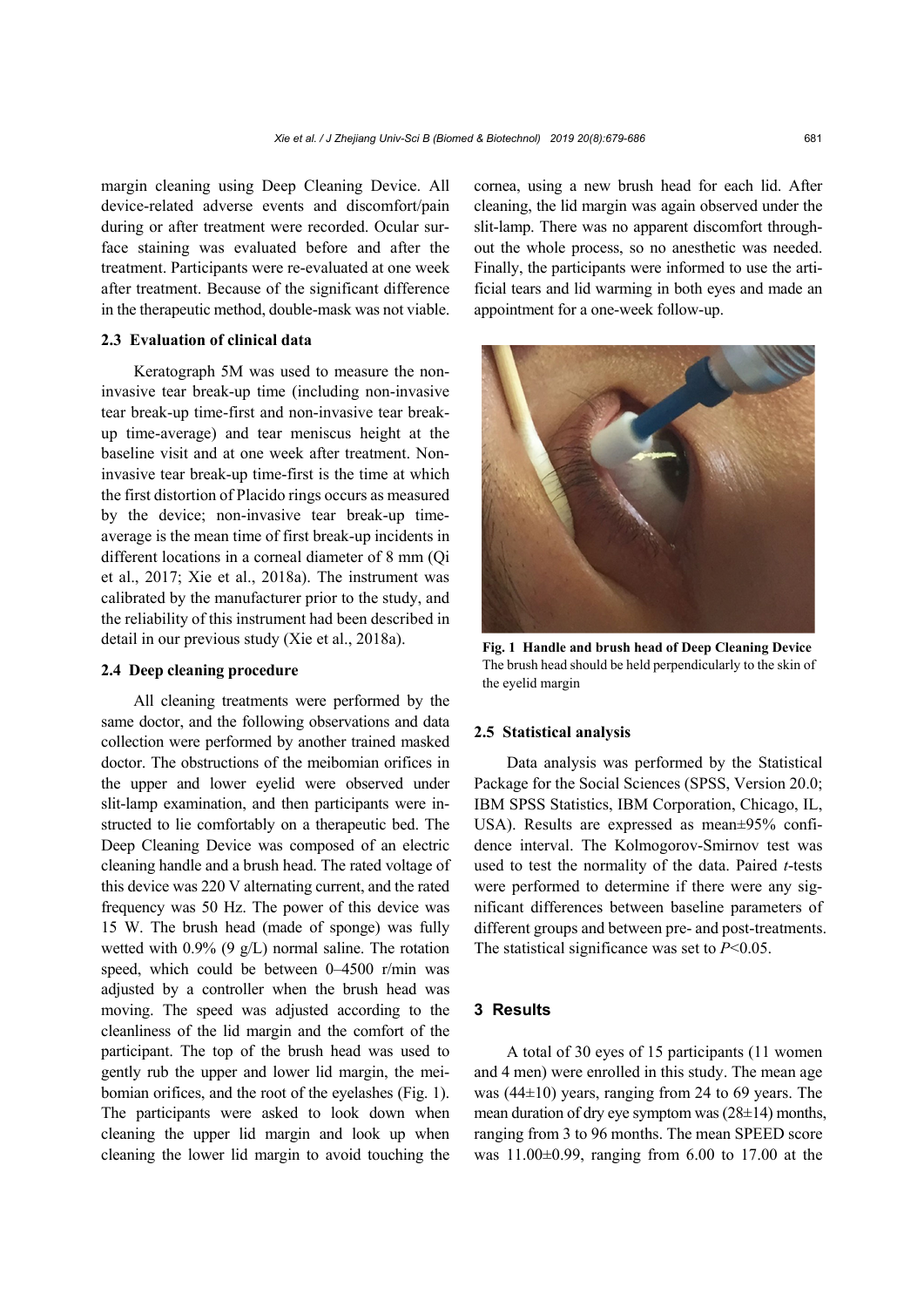baseline visit. No complications or adverse effects occurred during the treatment process for these 15 participants. Fig. 2 shows images arising from the same patient before and after the procedure. Fig. 2a shows the obstructions of the meibomian orifices, and plugs were removed after the Deep Cleaning Device treatment (Fig. 2b). Results of clinical data of the treatment and control groups are summarized and compared in Table 1; no significant differences were found between the two groups at the baseline visit.

At one week after treatment, the mean SPEED score was  $5.67\pm1.67$ , ranging from 0 to 12.00. Compared with the baseline visit, the SPEED score decreased significantly (*P*<0.0001; Fig. 3). The box plots of the non-invasive tear break-up time-first are shown in Fig. 4. Compared with the baseline values, non-invasive tear break-up time-first in the treatment group increased significantly at one week after



**Fig. 2 Eyelid margin before and after treatment**  (a) Meibomian gland obstructions (arrows) and eyelid flaking (arrowhead) before treatment; (b) The obstructions and flaking were removed after treatment

treatment ((4.74±1.27) s vs. (7.49±2.22) s, *P*=0.01). Non-invasive tear break-up time-first was significantly longer in the treatment group  $((7.49 \pm 2.22)$  s) than in the control group  $((5.17\pm0.91)$  s) at one week after treatment  $(P=0.042)$ . There was no significant difference in the non-invasive tear break-up time-first of the control group between the one week and baseline visits ((5.17±0.91) s vs. (4.50±1.44) s, *P*=0.402).

**Table 1 Baseline clinical data of subjects in different groups** 

| Group        |                 | NITBUT-first NITBUT-average | <b>TMH</b>      |
|--------------|-----------------|-----------------------------|-----------------|
|              | (s)             | (s)                         | (mm)            |
| Treated eyes | $4.74 \pm 1.27$ | $6.84 \pm 1.88$             | $0.23 \pm 0.04$ |
| $(n=15)$     |                 |                             |                 |
| Control eyes | $4.50 \pm 1.44$ | $7.84 \pm 2.52$             | $0.23 \pm 0.03$ |
| $(n=15)$     |                 |                             |                 |
|              | 0.723           | 0.369                       | 0.597           |

Data are expressed as mean±95% confidence interval. NITBUT, non-invasive tear break-up time; TMH, tear meniscus height



**Fig. 3 Changes of SPEED score between the baseline** 



**Fig. 4 Box plots of the non-invasive tear break-up timefirst of different groups before and after treatment**  Data are expressed as mean±95% confidence interval. \* *P*<0.05 (paired *t*-test)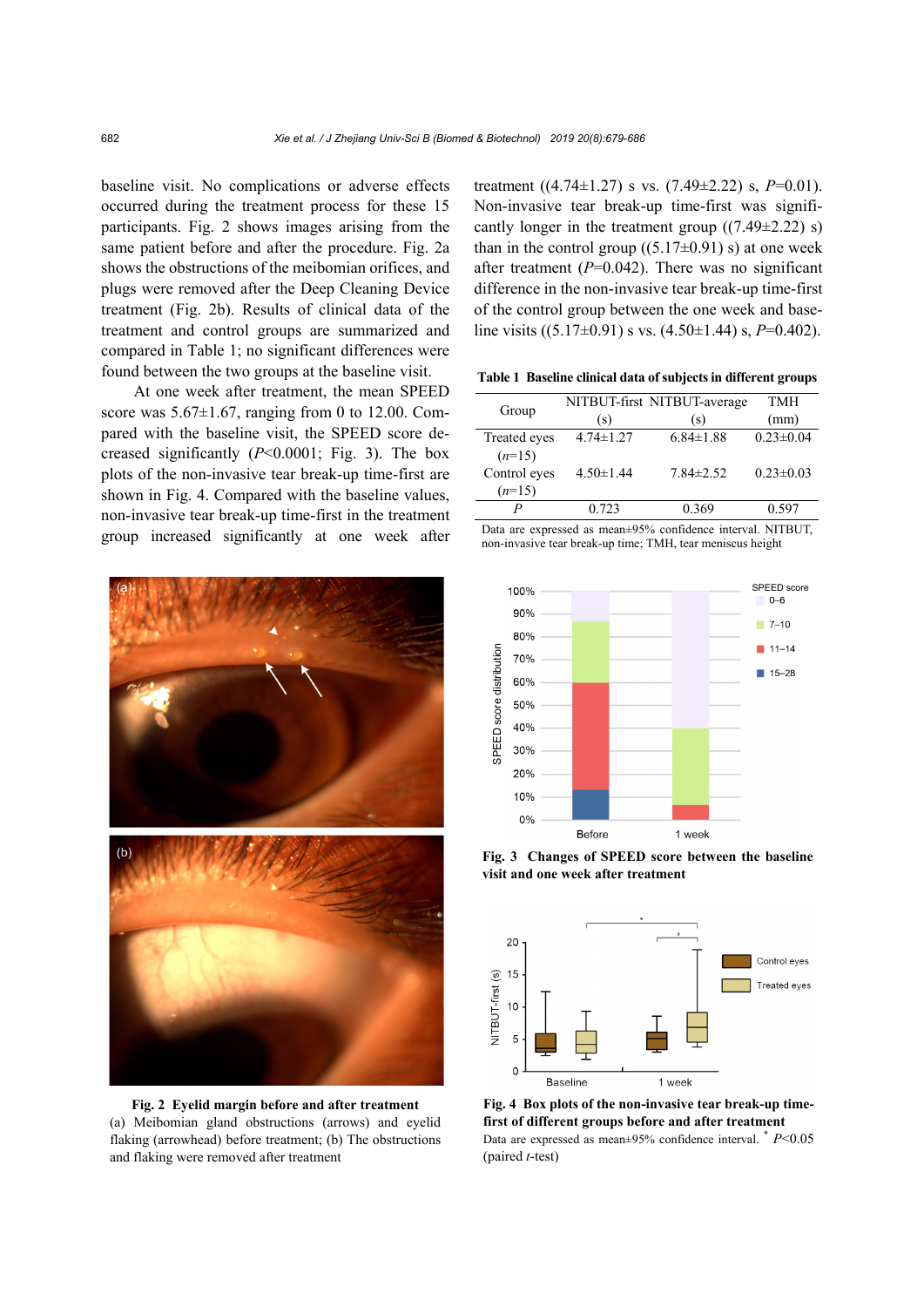Non-invasive tear break-up time-average increased at one-week visit compared to the baseline in the treatment and control groups, but the differences were not statistically significant  $((8.74\pm 2.53)$  s vs.  $(6.84\pm1.88)$  s,  $P=0.148$ ;  $(9.01\pm2.23)$  s vs.  $(7.84\pm2.52)$  s, *P*=0.239, respectively). No significant differences were found in the tear meniscus height of the treatment ((0.23±0.03) mm vs. (0.23±0.04) mm, *P*=0.721) and control  $((0.25\pm0.05)$  mm vs.  $(0.23\pm0.03)$  mm, *P*=0.721) groups between the one week and baseline visits. No significant difference in the tear meniscus height was found between the treatment and control groups at the one-week visit  $((0.23 \pm 0.03)$  mm vs.  $(0.25 \pm 0.05)$  mm,  $P=0.348$ ).

### **4 Discussion**

The lipid secreted by the meibomian gland constitutes the outermost layer of tear film, and reduces the evaporation of the tear film and enhances tear film stability (Bron et al., 2004; Chhadva et al., 2017). When the ductal epithelium undergoes hyperkeratinization and the meibum viscosity increases, blockage of the meibomian gland reduces the available meibum in the lid margin and tear film, resulting in tear film instability, increasing evaporation and a serious dry eye symptom (Shimazaki et al., 1995; Knop et al., 2011; Nichols et al., 2011; Bron et al., 2017; Willcox et al., 2017). Meibomian gland obstruction is considered as an important reason for meibomian gland dysfunction-associated dry eye (Baudouin et al., 2016). Eyelid debridement or scrubbing can help remove keratotic obstructions and dead cells, making the secretion of lipid more smooth (Greiner et al., 1999; Kaido et al., 2017).

Compared with normal eyes, meibum lipid collected from meibomian gland dysfunction participants has a higher phase-transition temperature (Borchman et al., 2011). Lid warming can heat the lipids to accelerate secretion and promote blood flow around tissues of the meibomian glands (Blackie et al., 2008). Artificial tears are supplementary to the tear film, and work for all types of dry eye (Geerling et al., 2011; Jones et al., 2017). However, neither of these treatments solves the problem of obstruction of meibomian gland terminal ducts. The combination with the application of lid margin cleaning may greatly improve the overall treatment effect. According

to our results, non-invasive tear break-up time-first was significantly improved after artificial tears and lid warming treatment combined with lid margin cleaning with the Deep Cleaning Device, and the treatment effect was superior to using artificial tears and lid warming alone at one week after treatment. The SPEED II questionnaire has been proven to be a repeatable and valid diagnostic test for detecting dry eye symptoms (Ngo et al., 2013; Finis et al., 2014; Asiedu et al., 2016), and is more suitable for meibomian gland dysfunction-associated dry eye (Wolffsohn et al., 2017). Fourteen of the 15 participants in our study had a significantly decreased SPEED score at one week after treatment, and they felt that the treated eye was better than the control eye; only one participant reported that the difference between two eyes was not significant after the lid margin cleaning.

Various lid margin cleaning methods have been introduced previously (Korb and Blackie, 2013; Kobayashi et al., 2016; Kaido et al., 2017; Lee et al., 2017). Among these treatments, doctors only gave instructions, and the specific procedure was usually performed by patients themselves at home. This meant that the therapeutic effect was mainly dependent on patient compliance. Furthermore, improper manipulation may cause ocular surface damage. By contrast, our treatment procedure was standardized and performed by the doctor. Compared with other in-door treatment methods (Zhao et al., 2016; Syed and Sutula, 2017; Wang et al., 2018; Aketa et al., 2019), the device we used has the advantages of being less invasive, lower cost, and more convenient. It is easily managed because of its electric characteristic.

The results of this study suggested that the Deep Cleaning Device is a safe and effective tool for the treatment of meibomian gland dysfunction-associated dry eye. No ocular or periocular symptoms were reported during or after the treatment progress. Only a few participants reported feeling a transient itchiness when the brush head was rubbing the lid margin. Although it did not occur in this study, the brush head has a potential risk of inadvertently touching and damaging the cornea. Wearing a safety contact lens can effectively protect the cornea during treatment.

There are some limitations to our study. First, since this was a self-control study, it was impossible to mask the participants, and we could not distinguish the SPEED score between the treated and control eyes.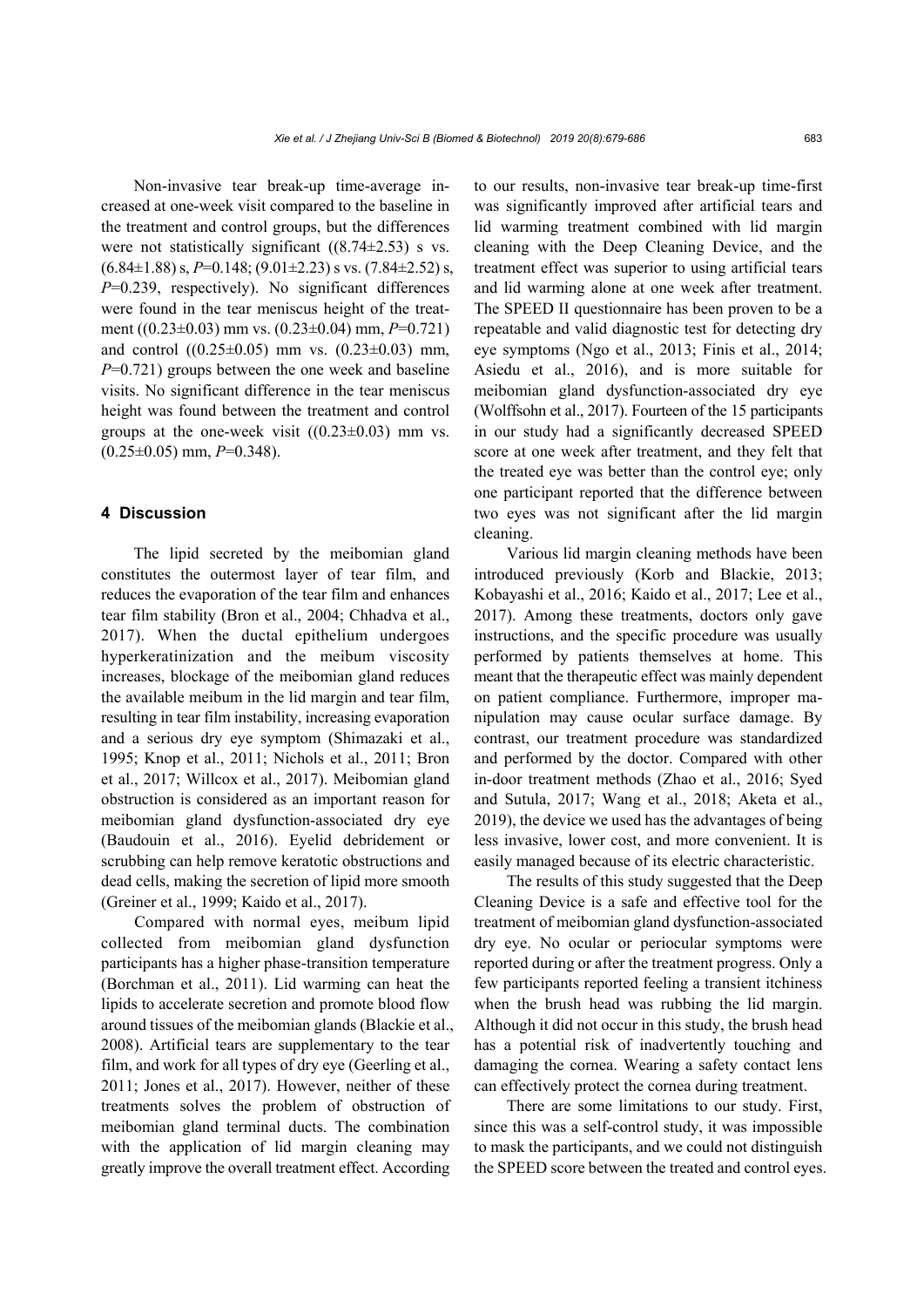Second, the relatively small sample size might cause the non-significant differences in non-invasive tear break-up time-average and tear meniscus height within and between the groups. Because of the small differences of tear meniscus height between the groups, it may need a very large sample size to find a possible difference (Xie et al., 2018a, 2018b). Finally, the long-term treatment effect of Deep Cleaning Device was not evaluated due to inadequate number of participants completing a longer follow-up. Ten of the 15 participants in our study were followed for one month after treatment, and the mean non-invasive tear break-up time-average of the treated eyes was significantly increased at the one-month visit compared with the baseline visit (data not shown), but there were no significant differences in other tear film parameters between the two groups. These preliminary results suggested that the treatment effect of Deep Cleaning Device might only last for about one month, and the participants may need to return to the clinic one month after primary treatment to maintain a good effect. Further studies with larger sample sizes and longer follow-up time are planned to investigate the long-term effect of this treatment method.

# **5 Conclusions**

Lid margin cleaning using the novel Deep Cleaning Device combined with artificial tears and lid warming was a convenient, effective, and safe method for the treatment of meibomian gland dysfunctionassociated dry eye, and the treatment effect was superior to using artificial tears and lid warming alone at one week after treatment.

# **Contributors**

Yu-feng YAO and Ye-sheng XU designed the study. Xia ZHANG and Lou-jing JIANG performed the experimental research and collected the data. Lou-jing JIANG carried out data processing and performed data analysis. Wen-jia XIE and Lou-jing JIANG wrote and edited the manuscript. All authors edited and approved the final manuscript and, therefore, had full access to all the data in the study and take responsibility for the integrity and security of the data.

### **Acknowledgments**

The Keratograph 5M and Deep Cleaning Device were kindly loaned to the authors by the Guangzhou DMK Medical Devices Co., Ltd. and Ocuface Medical Co., Ltd., respectively.

### **Compliance with ethics guidelines**

Wen-jia XIE, Lou-jing JIANG, Xia ZHANG, Ye-sheng XU, and Yu-feng YAO declare that they have no conflict of interest.

All procedures followed were in accordance with the ethical standards of the responsible committee on human experimentation (institutional and national) and with the Helsinki Declaration of 1975, as revised in 2008 (5). Informed consent was obtained from all patients for being included in the study.

# **References**

- Aketa N, Shinzawa M, Kawashima M, et al., 2019. Efficacy of plate expression of meibum on tear function and ocular surface findings in meibomian gland disease. *Eye Contact Lens*, 45(1):19-22. https://doi.org/10.1097/ICL.0000000000000535
- Asiedu K, Kyei S, Mensah SN, et al., 2016. Ocular surface disease index (OSDI) versus the standard patient evaluation of eye dryness (SPEED): a study of a nonclinical sample. *Cornea*, 35(2):175-180.

https://doi.org/10.1097/ICO.0000000000000712

Baudouin C, Messmer EM, Aragona P, et al., 2016. Revisiting the vicious circle of dry eye disease: a focus on the pathophysiology of meibomian gland dysfunction. *Br J Ophthalmol*, 100(3):300-306.

https://doi.org/10.1136/bjophthalmol-2015-307415

- Blackie CA, Solomon JD, Greiner JV, et al., 2008. Inner eyelid surface temperature as a function of warm compress methodology. *Optom Vis Sci*, 85(8):675-683. https://doi.org/10.1097/OPX.0b013e318181adef
- Borchman D, Foulks GN, Yappert MC, et al., 2011. Human meibum lipid conformation and thermodynamic changes with meibomian-gland dysfunction. *Invest Ophthalmol Vis Sci*, 52(6):3805-3817.

https://doi.org/10.1167/iovs.10-6514

Bron AJ, Tiffany JM, Gouveia SM, et al., 2004. Functional aspects of the tear film lipid layer. *Exp Eye Res*, 78(3): 347-360.

https://doi.org/10.1016/j.exer.2003.09.019

- Bron AJ, de Paiva CS, Chauhan SK, et al., 2017. TFOS DEWS II pathophysiology report. *Ocul Surf*, 15(3):438-510. https://doi.org/10.1016/j.jtos.2017.05.011
- Chhadva P, Goldhardt R, Galor A, 2017. Meibomian gland disease: the role of gland dysfunction in dry eye disease. *Ophthalmology*, 124(11):S20-S26. https://doi.org/10.1016/j.ophtha.2017.05.031
- Craig JP, Nichols KK, Akpek EK, et al., 2017. TFOS DEWS II definition and classification report. *Ocul Surf*, 15(3):276- 283.

https://doi.org/10.1016/j.jtos.2017.05.008

Finis D, Pischel N, Konig C, et al., 2014. Comparison of the OSDI and SPEED questionnaires for the evaluation of dry eye disease in clinical routine. *Ophthalmologe*, 111(11): 1050-1056.

https://doi.org/10.1007/s00347-014-3042-z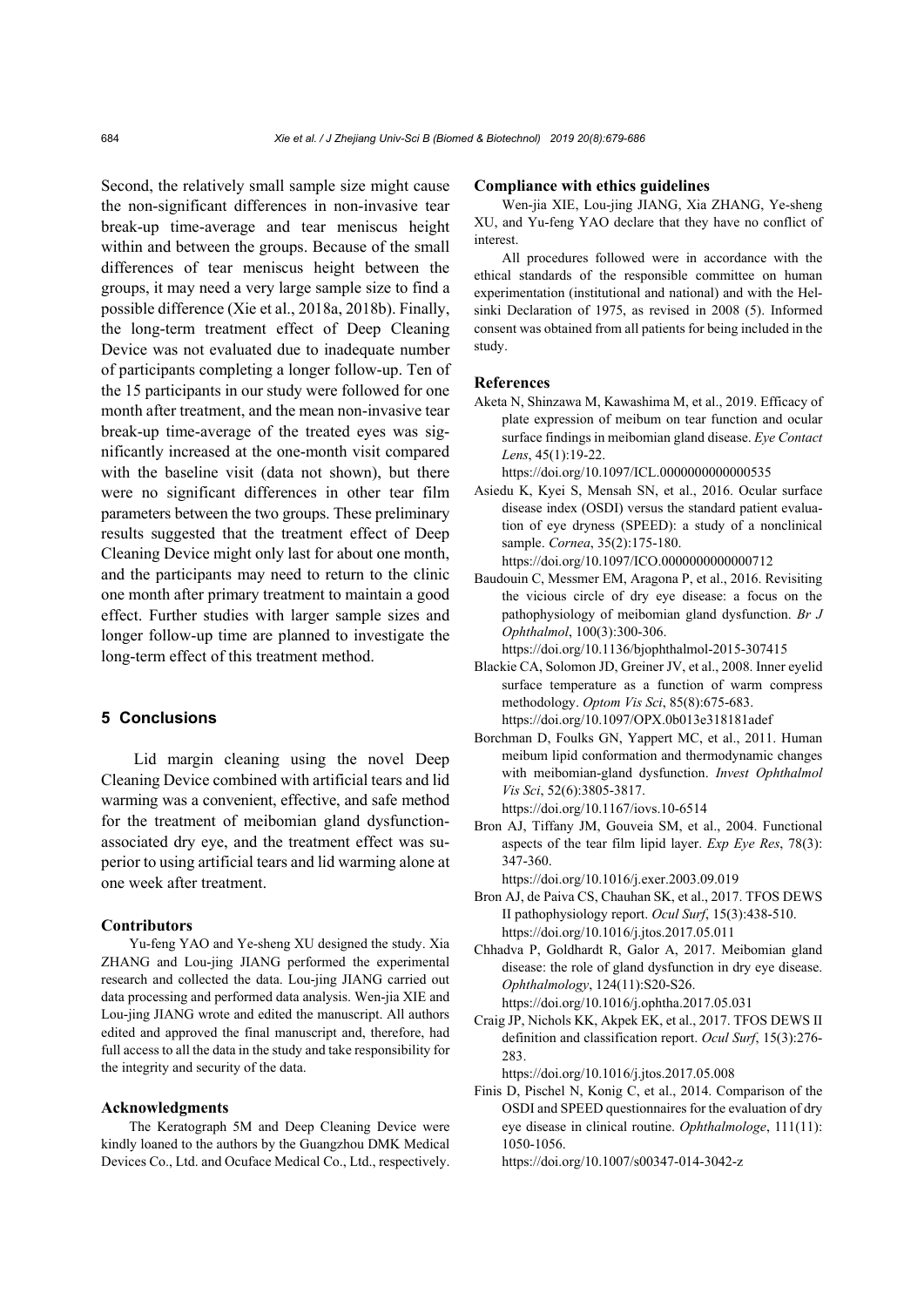Geerling G, Tauber J, Baudouin C, et al., 2011. The international workshop on meibomian gland dysfunction: report of the subcommittee on management and treatment of meibomian gland dysfunction. *Invest Ophthalmol Vis Sci*, 52(4):2050-2064.

https://doi.org/10.1167/iovs.10-6997g

- Gipson IK, Argüeso P, Beuerman R, et al., 2007. Research in dry eye: report of the research subcommittee of the international dry eye workshop (2007). *Ocul Surf*, 5(2):179- 193.
	- https://doi.org/10.1016/S1542-0124(12)70086-1
- Greiner JV, Leahy CD, Glonek T, et al., 1999. Effects of eyelid scrubbing on the lid margin. *CLAO J*, 25(2):109-113.
- Jones L, Downie LE, Korb D, et al., 2017. TFOS DEWS II management and therapy report. *Ocul Surf*, 15(3):575-628. https://doi.org/10.1016/j.jtos.2017.05.006
- Kaido M, Ibrahim OMA, Kawashima M, et al., 2017. Eyelid cleansing with ointment for obstructive meibomian gland dysfunction. *Jpn J Ophthalmol*, 61(1):124-130. https://doi.org/10.1007/s10384-016-0477-6
- Knop E, Knop N, Millar T, et al., 2011. The International Workshop on meibomian gland dysfunction: report of the subcommittee on anatomy, physiology, and pathophysiology of the meibomian gland. *Invest Ophthalmol Vis Sci*, 52(4):1938-1978.

https://doi.org/10.1167/iovs.10-6997c

- Kobayashi A, Ide T, Fukumoto T, et al., 2016. Effects of a new eyelid shampoo on lid hygiene and eyelash length in patients with meibomian gland dysfunction: a comparative open study. *J Ophthalmol*, 2016:4292570. https://doi.org/10.1155/2016/4292570
- Korb DR, Blackie CA, 2013. Debridement-scaling: a new procedure that increases meibomian gland function and reduces dry eye symptoms. *Cornea*, 32(12):1554-1557. https://doi.org/10.1097/ICO.0b013e3182a73843
- Lee H, Kim M, Park SY, et al., 2017. Mechanical meibomian gland squeezing combined with eyelid scrubs and warm compresses for the treatment of meibomian gland dysfunction. *Clin Exp Optom*, 100(6):598-602. https://doi.org/10.1111/cxo.12532
- Lemp MA, 1995. Report of the National Eye Institute/Industry Workshop on clinical trials in dry eyes. *CLAO J*, 21(4): 221-232.
- McDonald M, Patel DA, Keith MS, et al., 2016. Economic and humanistic burden of dry eye disease in Europe, North America, and Asia: a systematic literature review. *Ocul Surf*, 14(2):144-167.

https://doi.org/10.1016/j.jtos.2015.11.002

- Nasser L, Rozycka M, Gomez Rendon G, et al., 2018. Real-life results of switching from preserved to preservative-free artificial tears containing hyaluronate in patients with dry eye disease. *Clin Ophthalmol*, 23(12):1519-1525. https://doi.org/10.2147/OPTH.S160053
- Nelson JD, Shimazaki J, Benitez-del-Castillo JM, et al., 2011. The International Workshop on Meibomian Gland Dysfunction: report of the definition and classification subcommittee. *Invest Ophthalmol Vis Sci*, 52(4):1930-1937.

https://doi.org/10.1167/iovs.10-6997b

- Ngo W, Situ P, Keir N, et al., 2013. Psychometric properties and validation of the standard patient evaluation of eye dryness questionnaire. *Cornea*, 32(9):1204-1210. https://doi.org/10.1097/ICO.0b013e318294b0c0
- Ngo W, Jones L, Bitton E, 2018. Short-term comfort responses associated with the use of eyelid cleansing products to manage *Demodex folliculorum*. *Eye Contact Lens*, 44(Suppl 2):S87-S92.

https://doi.org/10.1097/ICL.0000000000000415

Nichols KK, Foulks GN, Bron AJ, et al., 2011. The International Workshop on meibomian gland dysfunction: executive summary. *Invest Ophthalmol Vis Sci*, 52(4):1922- 1929.

https://doi.org/10.1167/iovs.10-6997a

Paugh JR, Knapp LL, Martinson JR, et al., 1990. Meibomian therapy in problematic contact lens wear. *Optom Vis Sci*, 67(11):803-806.

https://doi.org/10.1097/00006324-199011000-00002

Qi YY, Zhang C, Zhao SZ, et al., 2017. A novel noninvasive ocular surface analyzer for the assessment of dry eye with meibomian gland dysfunction. *Exp Ther Med*, 13(6): 2983-2988.

https://doi.org/10.3892/etm.2017.4364

- Shimazaki J, Sakata M, Tsubota K, 1995. Ocular surface changes and discomfort in patients with meibomian gland dysfunction. *Arch Ophthalmol*, 113(10):1266-1270. https://doi.org/10.1001/archopht.1995.01100100054027
- Song PG, Xia W, Wang ML, et al., 2018. Variations of dry eye disease prevalence by age, sex and geographic characteristics in China: a systematic review and meta-analysis. *J Glob Health*, 8(2):020503.

https://doi.org/10.7189/jogh.08.020503

- Stapleton F, Alves M, Bunya VY, et al., 2017. TFOS DEWS II epidemiology report. *Ocul Surf*, 15(3):334-365. https://doi.org/10.1016/j.jtos.2017.05.003
- Syed ZA, Sutula FC, 2017. Dynamic intraductal meibomian probing: a modified approach to the treatment of obstructive meibomian gland dysfunction. *Ophthalmic Plast Reconstr Surg*, 33(4):307-309. https://doi.org/10.1097/IOP.0000000000000876
- Thode AR, Latkany RA, 2015. Current and emerging therapeutic strategies for the treatment of meibomian gland dysfunction (MGD). *Drugs*, 75(11):1177-1185. https://doi.org/10.1007/s40265-015-0432-8
- Tomlinson A, Bron AJ, Korb DR, et al., 2011. The International Workshop on Meibomian Gland Dysfunction: report of the diagnosis subcommittee. *Invest Ophthalmol Vis Sci*, 52(4):2006-2049. https://doi.org/10.1167/iovs.10-6997f
- Wang DH, Liu XQ, Hao XJ, et al., 2018. Effect of the meibomian gland squeezer for treatment of meibomian gland dysfunction. *Cornea*, 37(10):1270-1278. https://doi.org/10.1097/ICO.0000000000001682
- Willcox MDP, Argueso P, Georgiev GA, et al., 2017. TFOS DEWS II tear film report. *Ocul Surf*, 15(3):366-403. https://doi.org/10.1016/j.jtos.2017.03.006